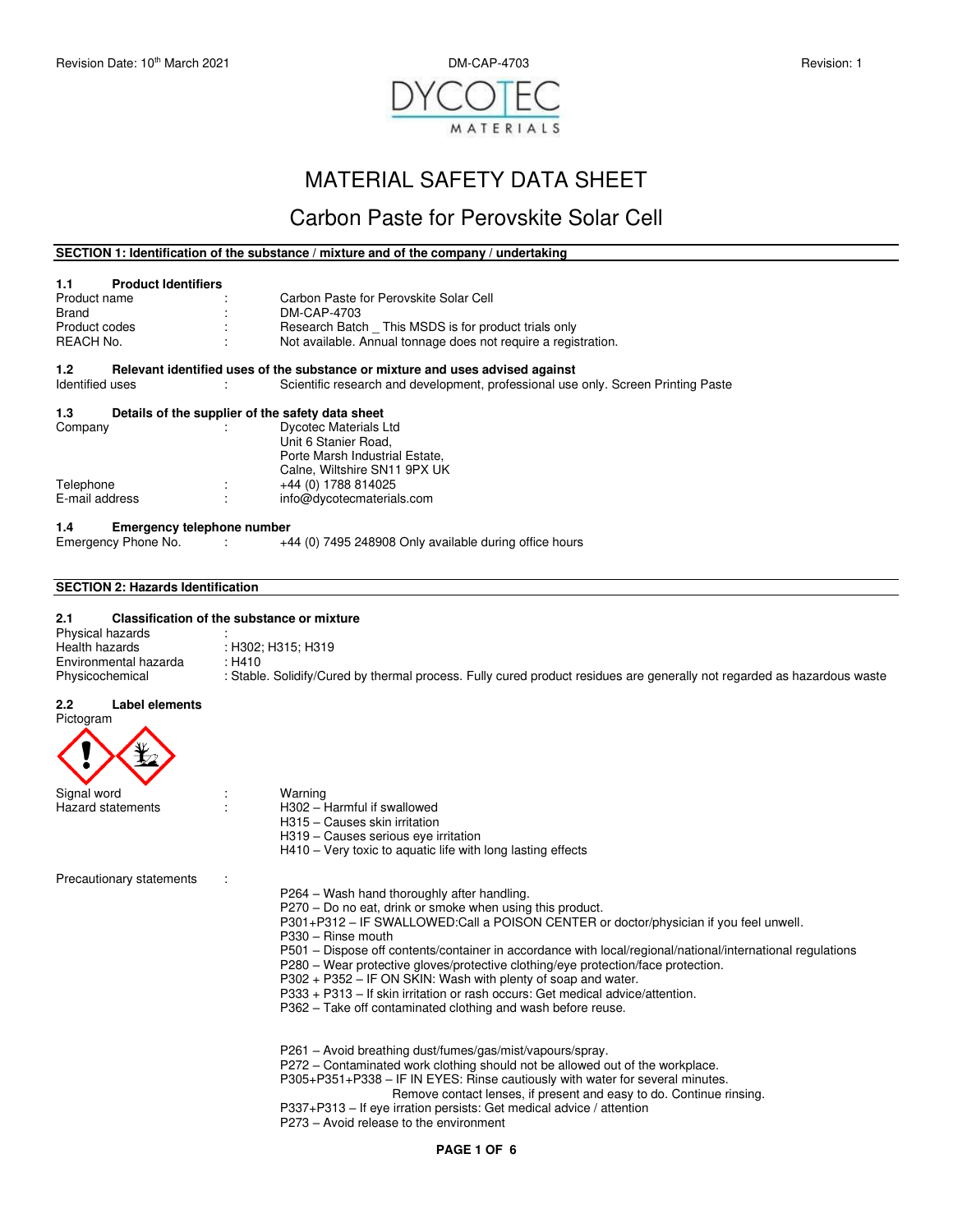# **2.3 Other hazards**

No data available

### **SECTION 3: COMPOSITION/INFORMATION ON INGREDIENTS**

#### **3.2 Mixtures**

| <b>Blended Adhesion Resin; Synonyms:</b> |         | $< 20\%$ |
|------------------------------------------|---------|----------|
| CAS #:                                   | $EC#$ : |          |
| Classification                           |         |          |
|                                          |         |          |
|                                          |         |          |
| Aromatic Solvent System; Synonyms:       |         | Bal.     |
| CAS #:                                   | $EC#$ : |          |
| Classification<br>H302, H315, H319, H410 |         |          |

| <b>Blended Carbon Mixture: Synonyms:</b> |         | : 50% |
|------------------------------------------|---------|-------|
| CAS#:                                    | $EC#$ : |       |
| Classification                           |         |       |
|                                          |         |       |

The full text for all Hazard Statements are displayed in Section 16.

### **SECTION 4: FIRST AID MEASURES**

### **4.1 Description of first aid measures**

### **General information**

Remove affected person from source of contamination. Remove contaminated clothing. First aid personnel must be aware of own risk during rescue. Consult a physician. Show this safety data sheet to the doctor in attendance.

#### **Inhalation**

If breathed in, move person into fresh air. If not breathing, give artificial respiration. Consult a physician.

P391 – Collect spillage

#### **Ingestion**

Never give anything by mouth to an unconscious person. Rinse mouth with penty of water. Consult a physician

#### **Skin contact**

Wash off with soap and plenty of water. Consult a physician

### **Eye contact**

Rinse thoroughly with plenty of water for at least 15 minutes and consult a physician

### **4.2 Most important symptons and effects, both acute and delayed**

The most important known symptoms and effects are described in the labelling (see section 2.2) and or in section 11.

### **4.3 Indication of any immediate medical attention and special treatment needed**

No data available

### **SECTION 5: FIRE-FIGHTING MEASURES**

### **5.1 Extinguishing media**

Suitable extinguishing media Use water spray, alcohol-resistant foam, dry chemical or carbon dioxide.

### **5.2 Special hazards arising from the substance or mixture**

Carbon dioxide

### **5.3 Advice for firefighters**

Wear self-contained breathing apparatus for firefighting if necessary

### **5.4 Further information**

Use water spray to cool unopened containers.

### **SECTION 6: ACCIDENTAL RELEASE MEASURES**

### **6.1 Personal precautions, protective equipment and emergency procedures**

Use personal protective equipment. Avoid breathing vapors, mist or gas. Ensure adequate ventilation. Evacuate personnel to safe areas. Avoid breathing dust. For personal protection see section 8.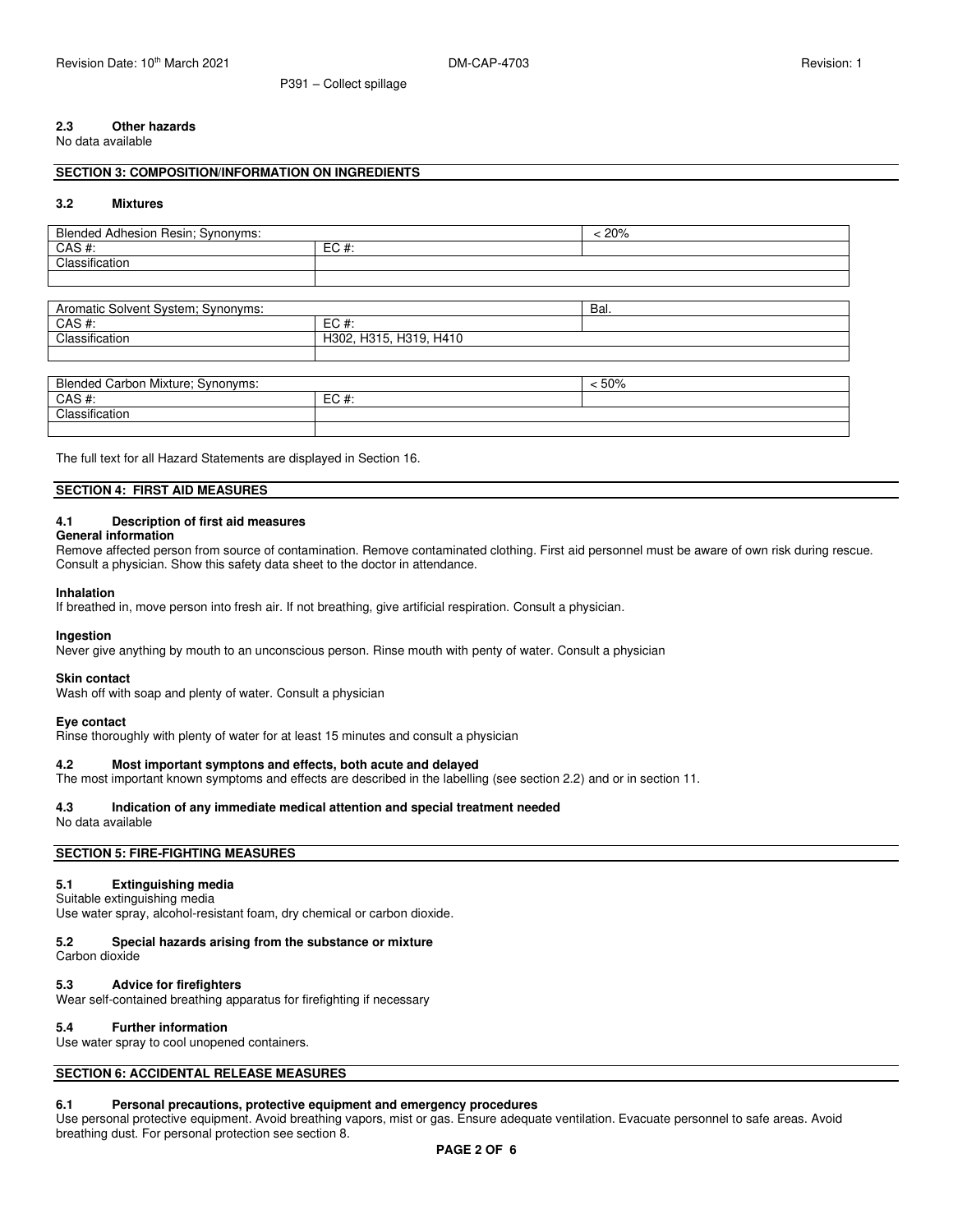### **6.2 Environmental precautions**

Prevent further leakage or spillage if safe to do so. Do not let product enter drains.

#### **6.3 Methods and materials for containment and cleaning up**

Wipe up with inert absorbent material and disposal of as hazardous waste. Keep in suitable, closed containers for disposal.

#### **6.4 Reference to other sections**

For disposal see section 13.

### **SECTION 7: HANDLING AND STORAGE**

#### **7.1 Precautions for safe handling**

Avoid contact with skin and eyes. Avoid inhalation of vapour or mist. Keep away from sources of ignition - No smoking.Take measures to prevent the build up of electrostatic charge.

For precautions see section 2.2.

### **7.2 Conditions for safe storage, including any incompatibilities**

Store in cool place. Keep container tightly closed in a dry and well-ventilated place. Containers which are opened must be carefully resealed and kept upright to prevent leakage.

### **7.3 Specific end use(s)**

Apart from the uses mentioned in section 1.2 no other specific uses are stipulated

### **SECTION 8: EXPOSURE CONTROLS/PERSONAL PROTECTION**

### **8.1 Control parameters – Components with workplace control parameters**

No occupational exposure limits known.

### **8.2 Exposure Controls**

### **Protective equipment**



#### **Appropriate engineering controls**

Handle in accordance with good industrial hygiene and safety practice. Wash hands before breaks and at the end of workday.

#### **Eye/face protection**

Use approved safety glasses with side shields. Eyewear complying with an approved standard should be worn if a risk assessment indicate eye contact is possible. The following protection should be worn: Chemical splash goggles or face shield.

### **Hand protection**

Handle with gloves. Gloves must be inspected prior to use. The selected protective gloves have to satisfy the specifications of EU Directive 89/686/EEC and the standard EN 374 derived from it. Wear protective gloves made of the following material: Nitrile rubber. The most suitable glove should be chosen in consultation with the glove supplier/manufacturer, who can provide information about the breakthough time of the glove material. Use proper glove removal technique (without touching glove's outer surface) to avoid skin contact with this product. Dispose of contaminated gloves after use in accordance with applicable laws and good laboratory practices. Wash and dry hands.

### **Other skin and body protection**

Wear appropriate clothing to prevent any possibility of liquid contact and repeated or prolonged vapour contact

### **Hygiene measures**

Do not smoke in work area. Wash hands thoroughly after handling. Promptly remove any clothing that becomes contaminated. When using do not eat, drink orsmoke. Contaminiated clothing should be placed in a closed container for disposal of decontamination. Warn cleaning personnel of any hazardous properties of the product.

### **Respiratory protection**

If ventilation is inadequate, suitable respiratory protection must be worn. Wear a respirator fitted with the following cartridge: Combination filter, type A2/P3. In confined or poorly ventilated spaces, a supplied air respirataaor must be worn.

#### **Control of environmental exposure**

Prevent further leakage or spillage if safe to do so. Do not let product enter drains.

### **SECTION 9: PHYSICAL AND CHEMICAL PROPERTIES**

### **9.1 Information on basic physical and chemical properties**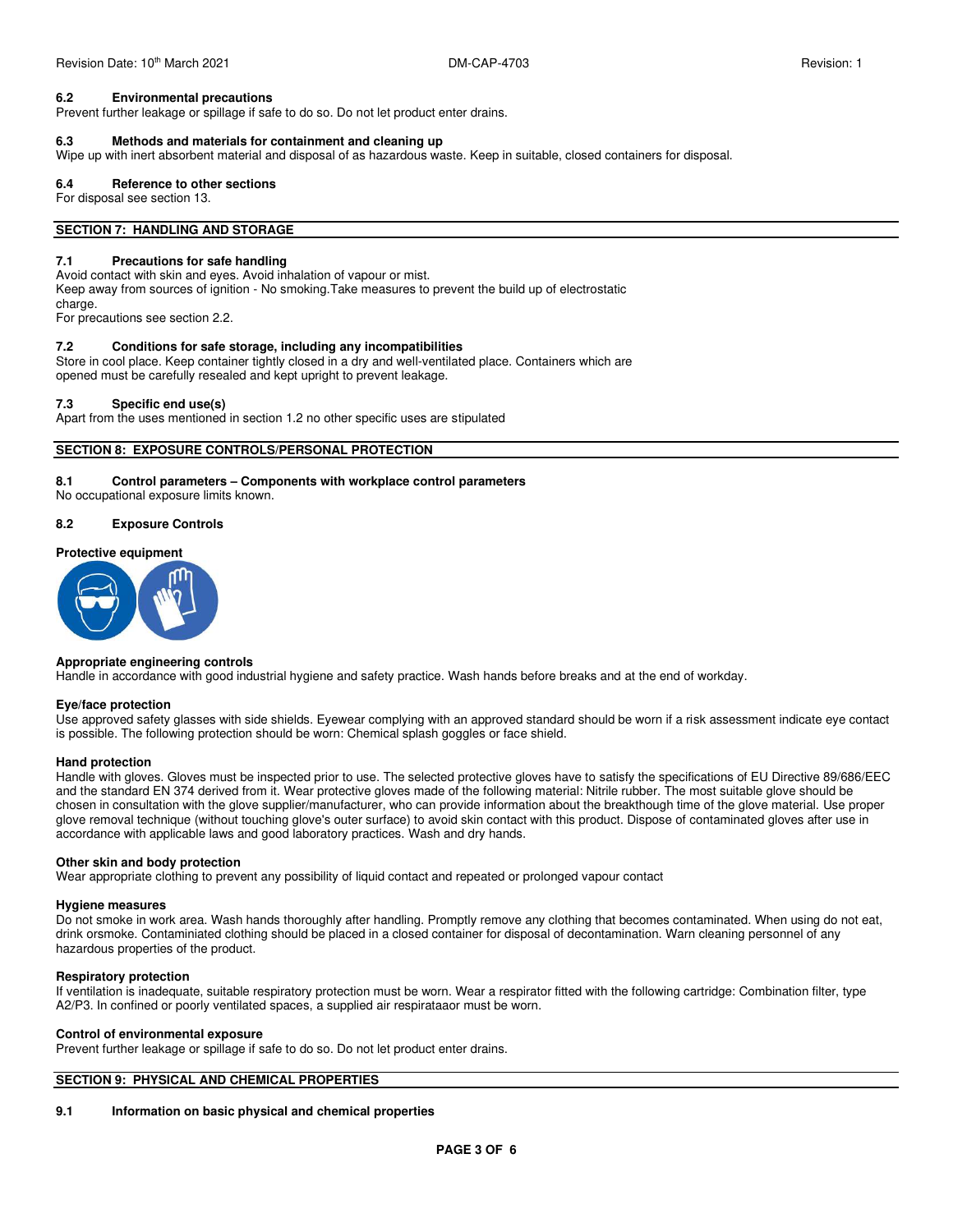Revision Date: 10<sup>th</sup> March 2021 **DISPON CAP-4703** DM-CAP-4703 **Revision: 1** Revision: 1

Appearance **Paste**<br>Colour **Paste Colour** Paste Colour<br>Odour Odour<br>
Odour Threshold<br>
Odour Threshold

University Modata available Odour Threshold No data available<br>pH No data available Melting / freezing point Melting in the No data available<br>
Initial boiling point and boiling range<br>
No data available Initial boiling point and boiling range Flash point  $\overrightarrow{h}$  and  $\overrightarrow{h}$  No data available<br>Evaporation rate  $\overrightarrow{h}$  No data available Evaporation rate<br>
Flammability (solid. gas)<br>
No data available Flammability (solid, gas)<br>
Upper/lower flammability or explosive limits No data available Upper/lower flammability or explosive limits Vapour pressure extension of the No data available<br>Vapour density extension of No data available Relative density<br>Water solubility Partition coefficient **No data available**<br>
Auto-ignition temperature<br>
No data available Auto-ignition temperature **No data available**<br>
Decomposition temperature **No data available** Decomposition temperature<br>Viscosity Explosive properties explosive properties and the No data available<br>
Oxidizing properties explosive the No data available Oxidizing properties

No data available<br>No data available No data available<br>No data available No data available See Batch Specification

### **9.1 Other information**

No data available

### **SECTION 10: STABILITY AND REACTIVITY**

**10.1 Reactivity**  No data available<br>10.2 Chemio **Chemical stability** Stable under recommended storage conditions. Stable at normal ambient temperatures. **10.3 Possibility of hazardous reactions**  No data available<br>10.4 Conditi **Conditions to avoid** See section 7 – Handling and storage **10.5 Incompatible materials**  Strong oxidizing agents<br>10.6 Hazardous d **10.6 Hazardous decomposition products**  Does not decompose when used and stored as recommended. Other decomposition products - no data available In the event of fire - see section 5

### **SECTION 11: TOXICOLOGICAL INFORMATION**

### **Acute toxicity:**

LD50 Dermal - Rabbit - > 7,940 mg/kg Remarks: Behavioral:Somnolence (general depressed activity). Behavioral:Food intake (animal). This product has not been tested. The statement has been derived from the properties of the individual components.

#### **Skin corrosion/irritation:**

Skin - Rabbit Result: Severe skin irritation - 24 h (Draize Test)This product has not been tested. The statement has been derived from the properties of the individual components.

#### **Serious eye damage/eye irritation:**

No data available

## **Respiratory or skin sensitization:**

No data available

### **Germ cell mutagenicity:**

The substance was not mutagenic in bacteria. The substance was mutagenic in various cell culture test systems; however, these results could not be confirmed in test with mammals. The product has not been tested. The statement has been derived from the properties of the individual components.

**Carcinogenicity:** No data available

**Reproductive toxicity:** No data available

#### **Specific target organ toxicity – single exposure:**  No data available.

**Specific target organ toxicity – repeated exposure:**  No data available.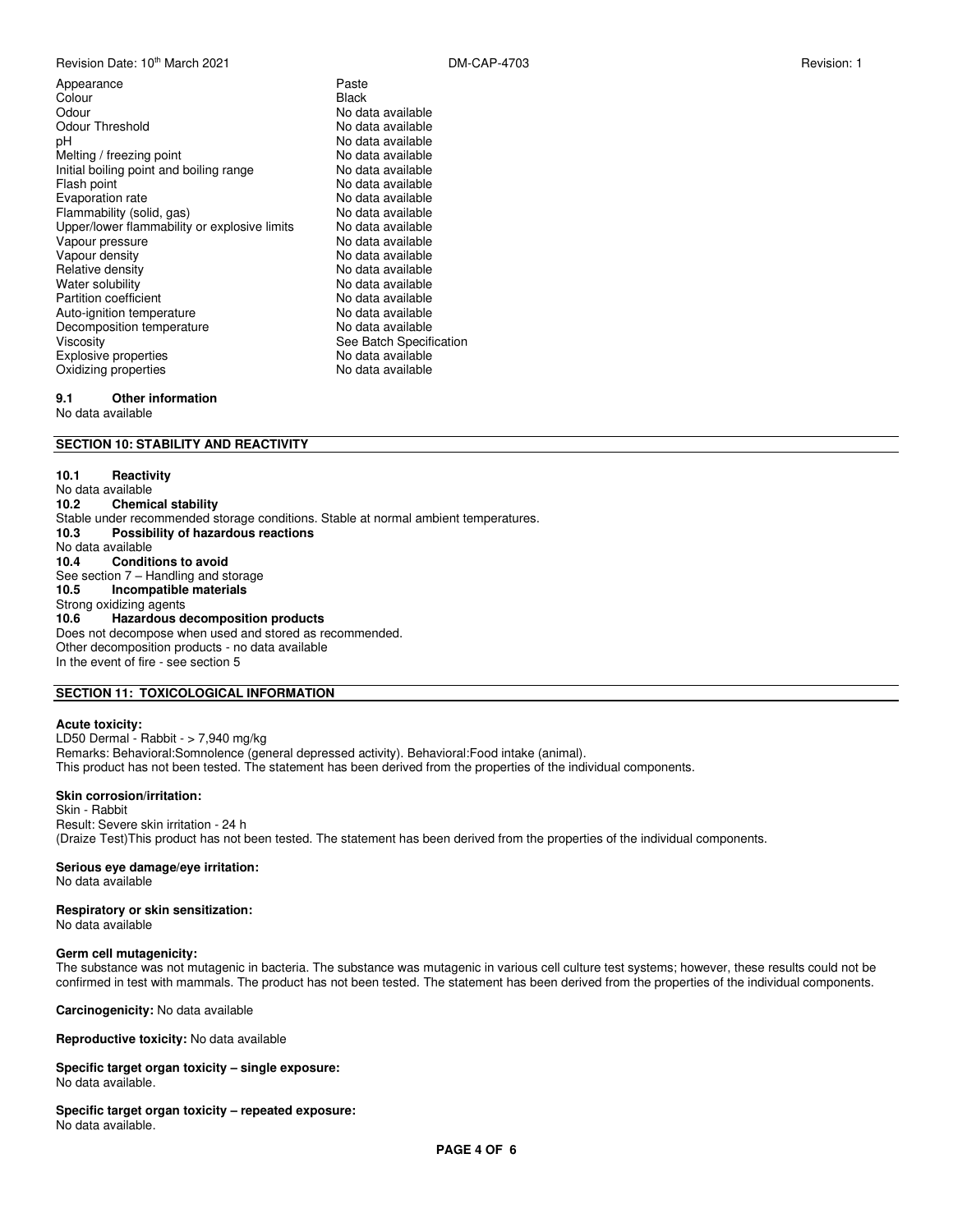#### **Aspiration hazard:** No data available

#### **Signs and Symptoms of Exposure:** No data available

#### **Additional Information:** No data available.

To the best of our knowledge, the chemical, physical and toxicological properties have not been thoroughly investigated.

### **SECTION 12: ECOLOGICAL INFORMATION**

### **Ecotoxicity**

Do not empty into drains, soil or bodies of water. Toxic to aquatic organisms, may cause long term aderse effects in the aquatic enviroment

### **12.1 Toxicity**

Toxicity to daphnia and

other aquatic invertebrates

This product has not been tested. The statement has been derived from the properties of the individual components.

**12.2 Persistence and degradability** 

no data available<br>12.3 **Bioacc** 

### **12.3 Bioaccumulative potential**

no data available

**12.4 Mobility in soil** 

#### no data available<br>12.5 **Result**s **12.5 Results of PBT and vPvB assessment**

This substance/mixture contains no components considered to be either persistent, bioaccumulative and toxic (PBT), or very persistent and very bioaccumulative (vPvB) at levels of 0.1% or higher. This product has not been tested. The statement has been derived from the properties of the individual components.

### **12.6 Other adverse effects**

Very toxic to aquatic life with long lasting effects.

### **SECTION 13: DISPOSAL CONSIDERATIONS**

### **13.1 Waste treatment methods**

#### **General Information**

When handling waste, the safety precautions applying to handling of the product should be considered. Do not dump into any sewers, on the ground, or into any body of water. Not to be disposed of together with household waste. Any disposal practice must be in compliance with all local and national laws and regulations. Handle and dispose contaminated packages in the same way as the product itself. Fully cured product residues are generally not regarded as hazardous waste.

#### **Disposal methods**

Burn in a chemical incinerator equipped with an afterburner and scrubber but exert extra care in igniting as this material is highly flammable. Offer surplus and non-recyclable solutions to a licensed disposal company.

#### **Contaminated packaging**

Dispose of as unused product.

### **SECTION 14: TRANSPORT INFORMATION**

#### **14.1 UN number**

| $\overline{\phantom{a}}$<br>' IN.<br>INĽ<br><br>∟סייר | ┒ | IML | IΡ<br>1 I A |
|-------------------------------------------------------|---|-----|-------------|
|                                                       |   |     |             |

### **14.2 UN proper shipping name**

| .<br>໋                                                                                  | " |
|-----------------------------------------------------------------------------------------|---|
| ۔ ۔ ۔ ۔ ۔ ۔ ۔ ۔<br>.<br>פו ור<br>.<br>าtallv<br>7Яш<br>-12<br>ו ור<br>nr<br>ה הי<br>ier |   |

### **14.3 Transport hazard class(es)**

| 4.3 | Transport hazard class(es) |             |          |  |
|-----|----------------------------|-------------|----------|--|
|     | ۱н.<br>HIL<br>◡            | <b>IMDG</b> | IA.<br>H |  |
|     | $\sim$<br>EHSM<br>ັ<br>. . |             |          |  |
|     |                            |             |          |  |

### **14.4 Packaging group**

|           | IMI |  |
|-----------|-----|--|
| ш<br>-111 |     |  |

### **14.5 Environmental hazards**

| ------------------------ |                                    |           |  |  |
|--------------------------|------------------------------------|-----------|--|--|
| ∼<br>טר.<br>v<br>սա      | <b>IMDG</b><br>pollutant<br>Marine | ١A<br>הור |  |  |
| ves                      | ves                                | ves       |  |  |

#### **14.6 Special precautions for user**

EHS-Mark required (ADR 2.2.9.1.10, IMDG code 2.10.3) for single packagings and combination packagings containing inner packagings with Dangerous Goods > 5L for liquids or > 5kg for solids.